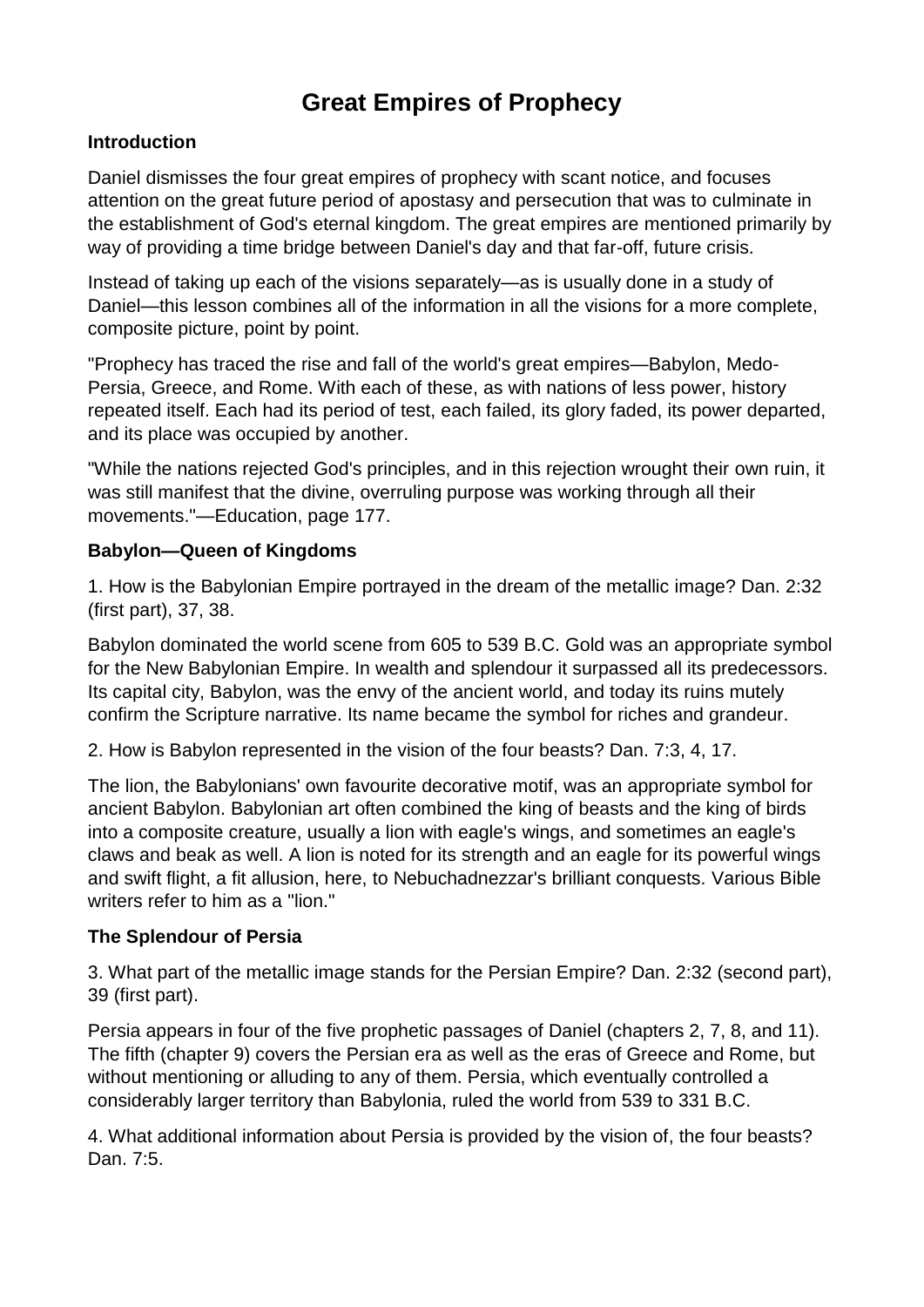The second beast, the bear, stood for Persia, which followed Babylonia. Daniel saw that it "raised up itself on one side." This unusual posture is doubtless a reminder of the historical fact that the Persian Empire was, in truth, a union of Media and Persia, though by the time Babylonia fell to Persian arms, Persian influence had become dominant and that of Media gradually vanished. Daniel also saw "three ribs in its mouth between its teeth," which spurred it on to "devour much flesh." It has been suggested, appropriately, that these three ribs represent conquered countries such as Babylonia, Lydia, and Egypt.

Each new victory naturally spurred the Persians on to ever greater conquests, until eventually their empire extended from central Asia to Egypt and from India into Europe-3,300 miles from east to west and 1,500 from north to south. It is less than 2,500 air miles from New York to San Francisco. Persia certainly did "devour much flesh," far more than any nation that was before it.

5. How is Persia pictured in the vision of chapter 8? Dan. 8:3, 4, 20.

6. What further facts concerning Persia are given in chapter 11? Dan. 11:2-4.

Cambyses, the False Smerdis, and Darius I followed Cyrus on the throne of Persia. The fourth was Xerxes (the Bible Ahasuerus), who led the great invasion of Greece in 480 B.C.

## **The Glory of Greece**

7. What part of the metallic image stands for Greece? Dan. 2:32 (last part), 39 (last part).

Alexander's conquests diffused Greek language and culture throughout the eastern Mediterranean world and the ancient East, from about 331 B.C. to 168 B.C. Greek influence constituted the unifying force that bound the kingdoms of his successors together in one great civilization.

"The prophecy represents the kingdom of Greece as following Persia, because Greece never became united into a kingdom until the formation of the Macedonian Empire, which replaced Persia as the leading world power of that time."—S.D.A. Bible Commentary, on Daniel 2:39.

8. How is Greece represented in the vision of the four great beasts? Dan. 7:6.

9. What further information is given about Greece in chapter 8? Dan. 8:5-8, 21, 22.

The eighth chapter identifies Greece as the successor of Persia, not the Greece of the classical period, which was contemporary with Persia, but the Greece of the time of Alexander the Great and after. The symbols of chapter 8 are altogether different from those of chapter 7, but the correspondence between the ram and the he-goat of the one and the bear and the leopard of the other is so close as to leave no doubt that the same powers are represented in both. Both, for instance, present the dual aspect of the Medo-Persian Empire, and the fact that one of the two component nations eventually dominated the other. Both likewise envision a fourfold division of the power identified in chapter 8 as Greece.

10. What is said of Greece in chapter 11? Dan. 11:2-4.

The eleventh chapter presents a detailed outline of the Hellenistic era of Greek history. Like chapter 8, it identifies Greece by name, and mentions its first "mighty king" and a subsequent fourfold division. In verses 5 to 15 the number of contestants for Alexander's dominions is narrowed down to the "king of the north" and the "king of the south," and in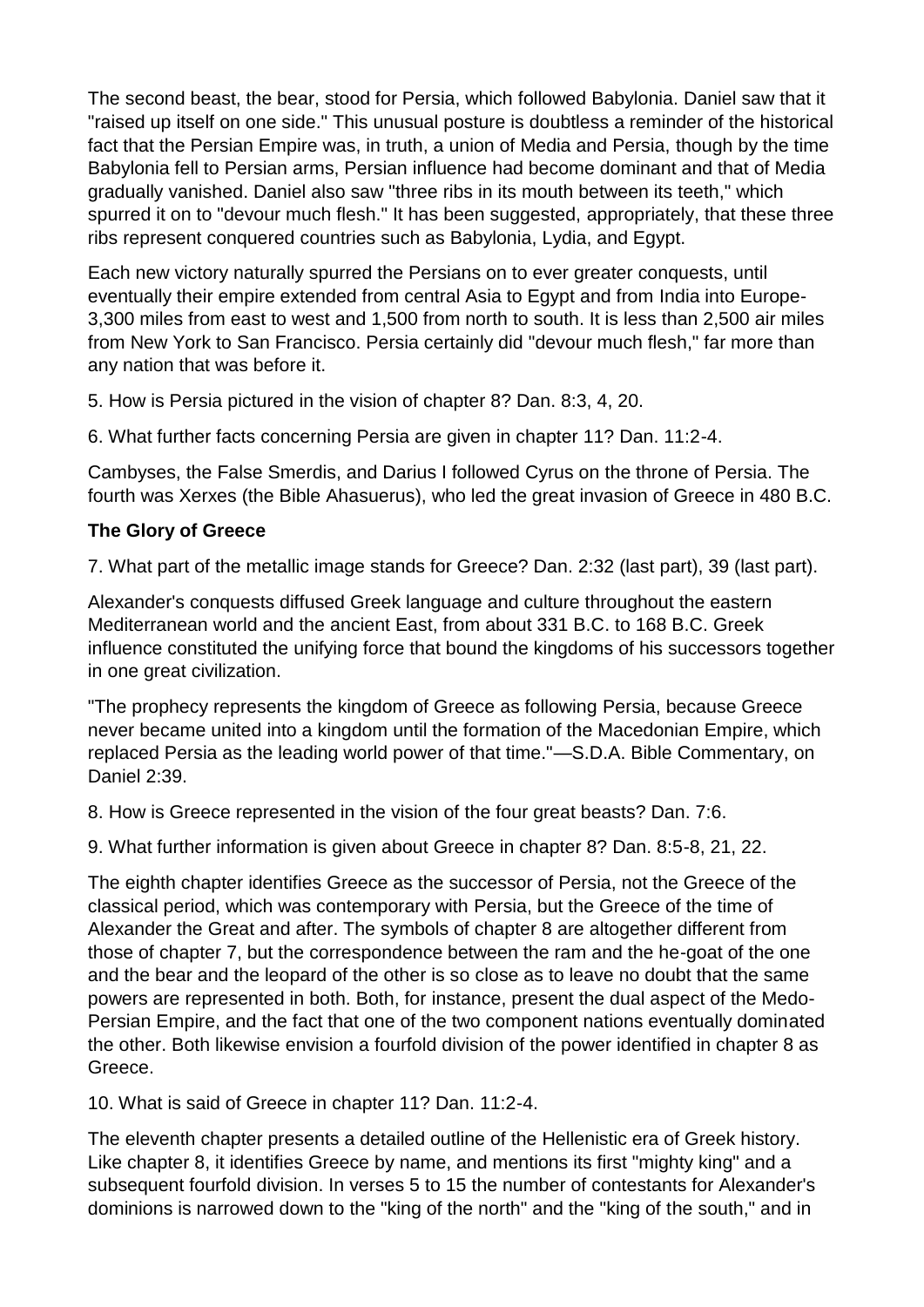verse 16 the former prevails over the latter. The detailed preview of Greek history given in chapter 11 need not detain us here.

## **The Grandeur of Rome**

11. What part of the metallic image represents Rome? Dan. 2:33, 40.

Daniel identifies three of the four great empires of antiquity by name— Babylon, Persia, and, Greece. Rome is not thus clearly identified; nevertheless, in a unique way the Roman Empire fulfilled the prophetic specifications for the fourth power represented as following Greece, and we assume, on the basis of history, that it is the nation here intended.

Iron was an appropriate symbol for the Roman Empire. Her famed legions ranged at will over the entire Mediterranean world and over practically all of Western Europe and much of western Asia as well. As Daniel had predicted, Rome literally crushed all other nations, to become by all odds the largest and strongest empire the world had ever known.

12. How is Rome represented in the vision of the four beasts? Dan. 7:7, 19, 23.

As in the metallic image of Daniel 2 the iron followed the bronze, here in Daniel 7 "a fourth beast, dreadful and terrible and strong exceedingly," with" great iron teeth," follows the leopard. Like iron, the fourth metal of Daniel 2, which is said to break to pieces, shatter, and crush all things, the fourth world power of chapter 7 was to "break and crush" all others.. A more fitting figurative description of the invincible Roman legions marching to and fro over Europe and the Mediterranean world could hardly be imagined.

13. Under what symbol is Rome represented in the eighth chapter? Dan. 8:9, 23-25.

There is no clear counterpart in Daniel 8 for the fourth, fearful beast of Daniel 7. The "little horn" of chapter 8 apparently plays the combined roles of both the fourth beast and the little horn of chapter 7. In chapter 8, for instance, the little horn elicits the same concern Daniel felt for the fourth beast of chapter 7. Furthermore, the same fearful destruction that chapter 8 attributes exclusively to the little horn, the seventh chapter attributed to the fourth beast instead of to its little horn. The fourth beast of chapter 7 and its little horn exist together to the close of time. They are judged and destroyed together, the fourth beast being punished for the "great words" its little horn speaks. In chapter 8, however, the beast representing Greece disappears before the little horn comes upon the stage of action.

14. What is said of Rome in its divided state? Dan. 2:33, 41-43; 7:7, 20, 24.

The old power struggle for the control of Western Europe continues unabated. The fateful words of the prophet, "they will not hold together", are as accurate a description of the fragments of ancient Rome today as they were fifteen centuries ago. Modern political technology has found no way to fuse the iron and clay of Nebuchadnezzar's image together.

## **Multiple Fulfilment**

In Daniel 2, five kingdoms are depicted, though the chapter itself specifically identifies only two: the first, Babylon (vss. 37, 38), and the last, God's kingdom (vs. 44). However, as we'll see in greater detail later, Daniel 7 and Daniel 8 cover much of the same ground, only from different perspectives. Also, in those two chapters, two more of the five kingdoms are named.